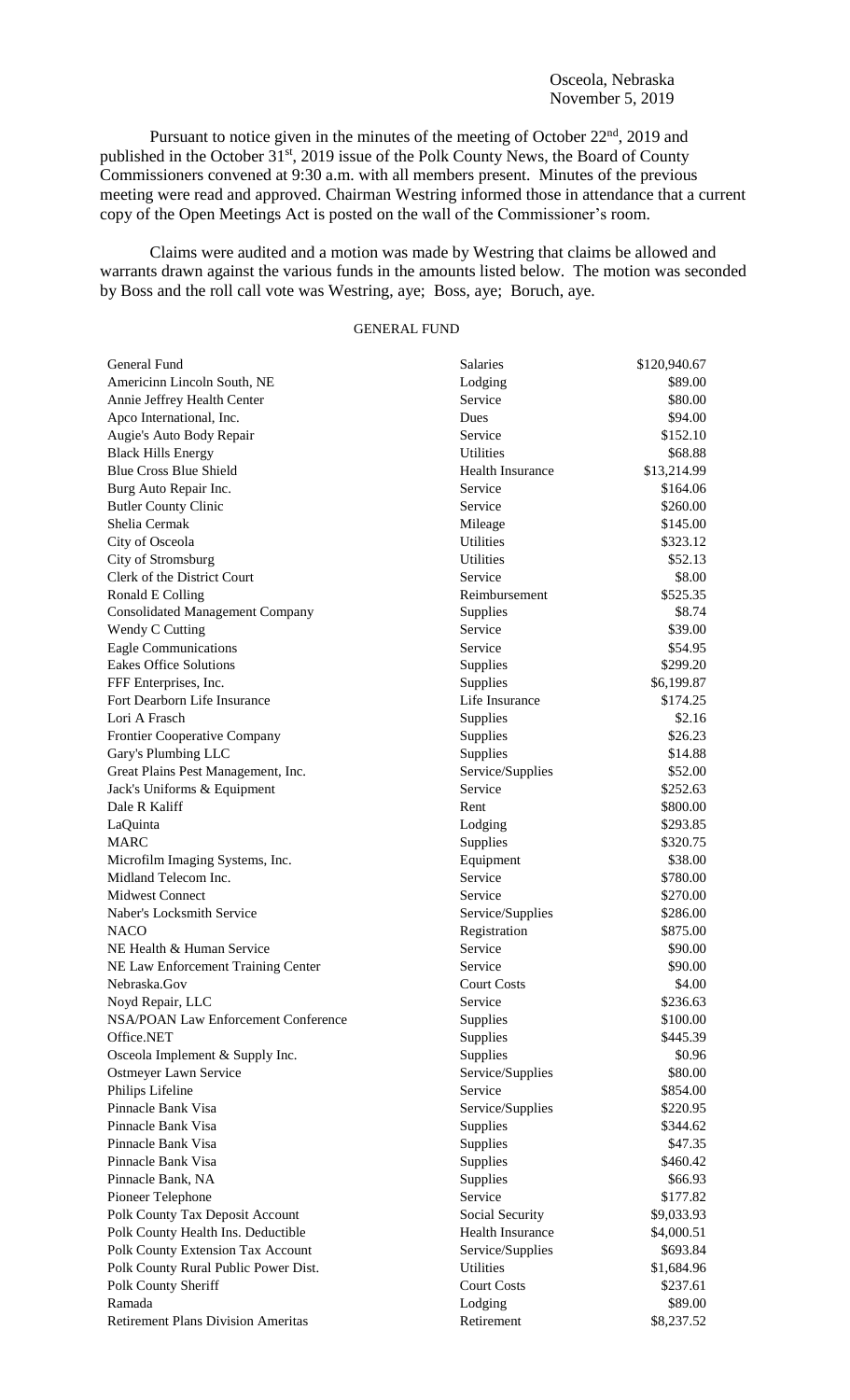| Shelby Lumber Co. Inc.        | Supplies         | \$82.59    |
|-------------------------------|------------------|------------|
| Shred Monster, Inc.           | Service          | \$45.00    |
| Rebecca Smith                 | Reimbursement    | \$30.00    |
| <b>St Vincent Church</b>      | Rent             | \$200.00   |
| Stephanie Sunday              | Mileage          | \$98.10    |
| Jaci Swantek                  | Mileage          | \$117.16   |
| The Offroad Co                | Equipment        | \$1,960.30 |
| <b>Verizon Wireless</b>       | Service          | \$34.16    |
| Verizon Wireless**            | Service          | \$190.06   |
| VVS, Inc. Canteen             | <b>Supplies</b>  | \$24.34    |
| <b>Watts Electric Company</b> | Rent             | \$600.00   |
| <b>Evette Watts</b>           | Reimbursement    | \$39.95    |
| Windstream Nebraska Inc.      | Fees             | \$280.81   |
| Darla Winslow                 | Supplies/Mileage | \$557.72   |
| Wize Bus Abbey Carpet         | Service          | \$4,100.00 |

### ROAD FUND

| Road Fund                                 | <b>Salaries</b>         | \$49,178.49 |
|-------------------------------------------|-------------------------|-------------|
| <b>Black Hills Energy</b>                 | Fuel                    | \$57.40     |
| Jake Blackburn                            | Reimbursement           | \$40.00     |
| <b>Blue Cross Blue Shield</b>             | <b>Health Insurance</b> | \$5,115.48  |
| Carl's Skrap                              | Service                 | \$36.00     |
| City of Stromsburg                        | <b>Utilities</b>        | \$147.26    |
| Ericson Cash Hardware                     | Supplies                | \$7.46      |
| <b>Filter Care</b>                        | Supplies                | \$154.25    |
| Fort Dearborn Life Insurance              | Life Insurance          | \$82.40     |
| Gary's Plumbing LLC                       | Supplies                | \$58.42     |
| Hays Land Surveying, LLC                  | Service                 | \$7,772.46  |
| John Deere Financial                      | Retirement              | \$1,126.68  |
| Medical Enterprises Inc.                  | Service                 | \$75.00     |
| <b>NACO</b>                               | Registration            | \$125.00    |
| Osceola Implement & Supply Inc.           | Service/Parts           | \$24.92     |
| Osceola Tire & Service                    | Parts/Labor             | \$314.98    |
| Polk County Tax Deposit Account           | Social Security         | \$3,726.74  |
| Polk County Rural Public Power Dist.      | <b>Utilities</b>        | \$207.04    |
| PowerPlan                                 | Parts                   | \$93.01     |
| <b>Retirement Plans Division Ameritas</b> | Retirement              | \$3,229.13  |
| Shelby Auto Clinic                        | Grease/Oil              | \$702.00    |
| Village of Shelby                         | <b>Utilities</b>        | \$92.30     |
| WAW Construction, Inc.                    | Rental                  | \$4,510.00  |
| Windstream Nebraska Inc.                  | Service                 | \$174.16    |

### SENIOR CENTER FUND

| <b>Aging Partners</b>          | Equipment | \$2,500.00 |
|--------------------------------|-----------|------------|
| City of Stromsburg             | Rent      | \$100.00   |
| Eagle Communications           | Service   | \$292.00   |
| Good Samaritan Society-Osceola | Service   | \$195.00   |
| STR, LLC                       | Rent      | \$250.00   |

#### INHERITANCE TAX FUND

| DAS State Accounting-Central Finance | <b>Service</b>          | \$704.50   |
|--------------------------------------|-------------------------|------------|
| Digital Ally                         | Equipment               | \$3,555.00 |
| Eagle View Pictometry International  | Service                 | \$4,622.19 |
| <b>MIPS</b>                          | <b>Computer Expense</b> | \$471.30   |
| Standard Appraisal Services Inc.     | Fees                    | \$8,536.00 |

# 911 EMERGNCY MANAGEMENT FUND

| Windstream Nebraska Inc. | Service | \$770.07 |
|--------------------------|---------|----------|
|                          |         |          |

#### WEED FUND

| <b>Constellation Newenergy Gas Division</b> | Fuels            | \$6.32   |
|---------------------------------------------|------------------|----------|
| Ken Ekeler                                  | Service          | \$65.00  |
| Gary's Plumbing LLC                         | Supplies         | \$25.31  |
| Osceola Tire & Service                      | Supplies/Service | \$103.22 |
| Polk County Rural Public Power              | Service          | \$45.17  |
| Verizon                                     | Service          | \$61.70  |